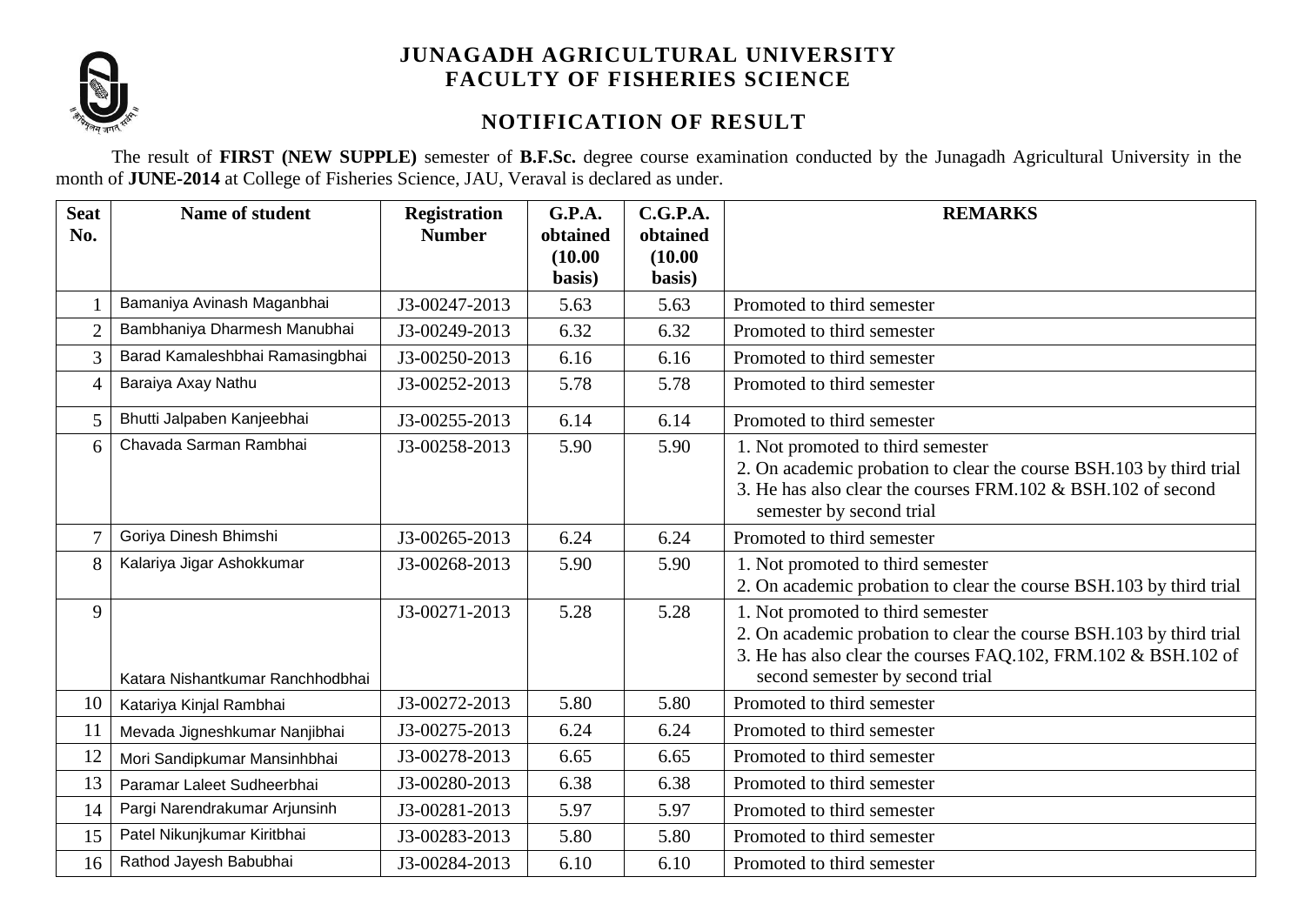|    | Sikotariya Jatin Nanjibhai  | J3-00287-2013 | 5.47 | 5.47 | 1. Not promoted to third semester<br>2. On academic probation to clear the course BSH.103 by third trial<br>3. He has also clear the courses FAQ.102 & BSH.102 of second<br>semester by second trial |
|----|-----------------------------|---------------|------|------|------------------------------------------------------------------------------------------------------------------------------------------------------------------------------------------------------|
| 18 | Taral Pravinkumar Vaghabhai | J3-00292-2013 | 5.92 | 5.92 | Promoted to third semester                                                                                                                                                                           |

The result of **SECOND (NEW REGU.)** semester of **B.F.Sc.** degree course examination conducted by the Junagadh Agricultural University in the month of **JUNE-2014** at College of Fisheries Science, JAU, Veraval is declared as under.

| <b>Seat</b><br>No. | <b>Name of student</b>          | <b>Registration</b><br><b>Number</b> | G.P.A.<br>obtained | <b>O.G.P.A.</b><br>obtained | <b>REMARKS</b>                                                           |
|--------------------|---------------------------------|--------------------------------------|--------------------|-----------------------------|--------------------------------------------------------------------------|
|                    |                                 |                                      | (10.00)            | (10.00)                     |                                                                          |
|                    |                                 |                                      | basis)             | basis)                      |                                                                          |
|                    | Anjani Milan Harilal            | J3-00245-2013                        | 6.54               | 6.44                        | Promoted to third semester                                               |
| $\overline{2}$     | Badarsai Kinjal Vinodbhai       | J3-00246-2013                        | 7.39               | 7.75                        | Promoted to third semester                                               |
| 3                  | Bamaniya Avinash Maganbhai      | J3-00247-2013                        | 5.65               | 5.64                        | Promoted to third semester                                               |
| $\overline{4}$     | Bamaniya Vrushankkumar Ramji    | J3-00248-2013                        | 5.64               | 6.17                        | 1. Promoted to third semester                                            |
|                    |                                 |                                      |                    |                             | 2. On academic probation to clear the course PHT.102 by second trial     |
| 5                  | Bambhaniya Dharmesh Manubhai    | J3-00249-2013                        | 6.34               | 6.33                        | Promoted to third semester                                               |
| 6                  | Barad Kamaleshbhai Ramasingbhai | J3-00250-2013                        | 5.72               | 5.92                        | 1. Promoted to third semester                                            |
|                    |                                 |                                      |                    |                             | 2. On academic probation to clear the course FRM.102 by second trial     |
| $\overline{7}$     | Barad Piyushkumar Kanabhai      | J3-00251-2013                        | 6.44               | 6.60                        | Promoted to third semester                                               |
| 8                  | Baraiya Axay Nathu              | J3-00252-2013                        | 5.93               | 5.86                        | Promoted to third semester                                               |
| 9                  | Bhalodiya Keyuben Hiteshbhai    | J3-00253-2013                        | 7.24               | 7.48                        | Promoted to third semester                                               |
| 10                 | Bhatt Jay Rajeshbhai            | J3-00254-2013                        | 6.20               | 6.49                        | 1. Promoted to third semester                                            |
|                    |                                 |                                      |                    |                             | 2. On academic probation to clear the course BSH.102 by second trial     |
| 11                 | Bhutti Jalpaben Kanjeebhai      | J3-00255-2013                        | 6.14               | 6.14                        | Promoted to third semester                                               |
| 12                 | Borakhatariya Nirav Parbatbhai  | J3-00256-2013                        | 7.78               | 7.92                        | Promoted to third semester                                               |
| 13                 | Chagli Mehul Kantilal           | J3-00257-2013                        | 7.00               | 7.31                        | Promoted to third semester                                               |
| 14                 |                                 | J3-00258-2013                        | 5.61               | 5.75                        | 1. Not promoted to third semester                                        |
|                    |                                 |                                      |                    |                             | 2. On academic probation to clear the courses FRM.102 & BSH 102 by       |
|                    |                                 |                                      |                    |                             | second trial                                                             |
|                    | Chavada Sarman Rambhai          |                                      |                    |                             | 3. He has also clear the course BSH.103 of first semester by third trial |
| 15                 | Chopara Krishnaben Karshanbhai  | J3-00259-2013                        | 6.78               | 6.69                        | Promoted to third semester                                               |
| 16                 | Dodiya Mahipatsinh Devdasbhai   | J3-00260-2013                        | 6.23               | 6.34                        | Promoted to third semester                                               |
| 17                 | Fulbariya Yogesh Shantilal      | J3-00261-2013                        | 5.81               | 6.27                        | Promoted to third semester                                               |
| 18                 | Gadhavi Dhavalkumar Vikrambhai  | J3-00262-2013                        | 6.18               | 6.42                        | Promoted to third semester                                               |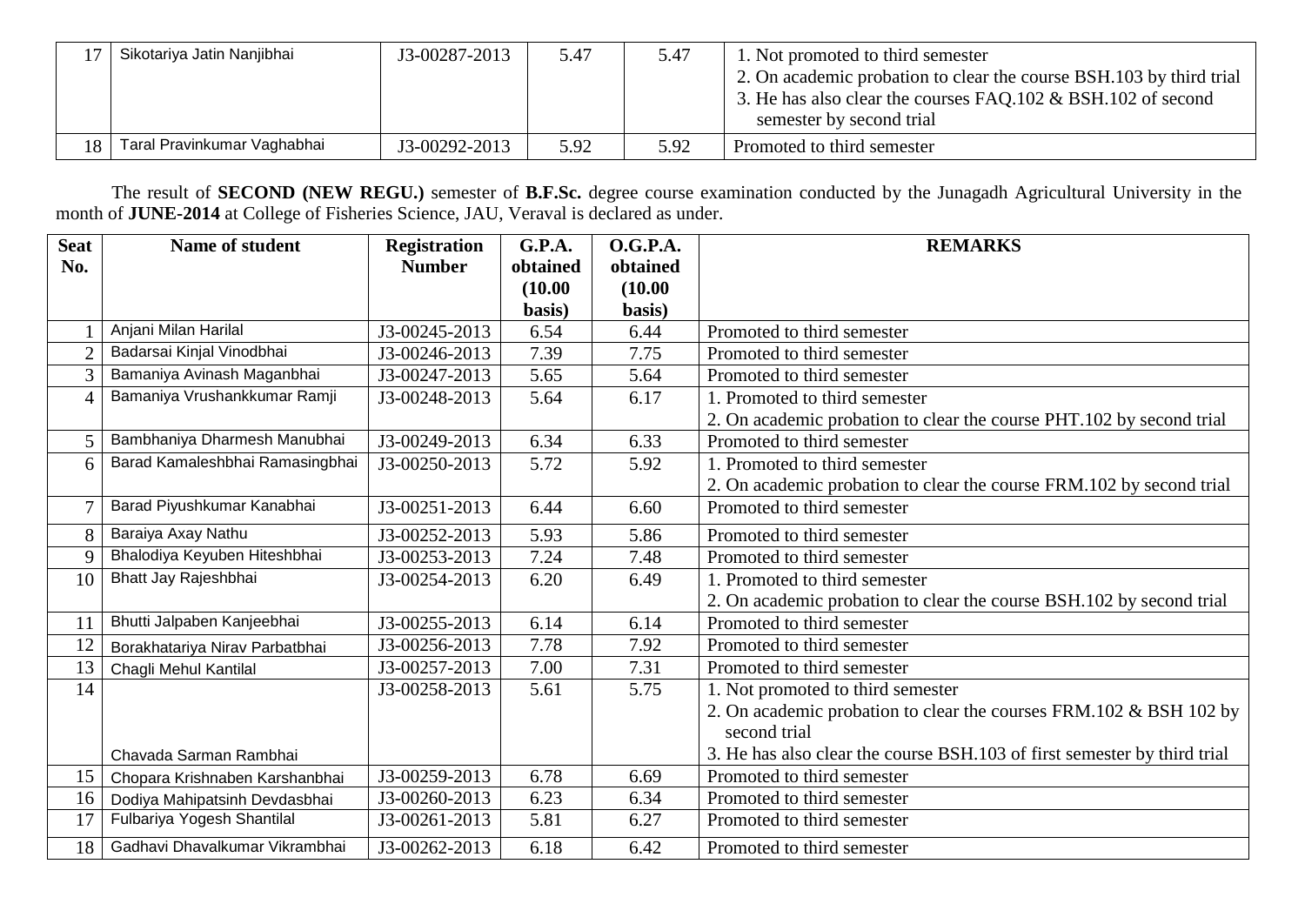| 19 | Gohel Akash Chunilal          | J3-00216-2012 | 5.54 | 5.71 | 1. Promoted to third semester                                            |
|----|-------------------------------|---------------|------|------|--------------------------------------------------------------------------|
|    |                               |               |      |      | 2. On academic probation to clear the course FRM.102 by second trial     |
| 20 | <b>Gohel Kiran Ratanshee</b>  | J3-00263-2013 | 7.51 | 7.71 | Promoted to third semester                                               |
| 21 | Gohil Vinayak Keshavlal       | J3-00264-2013 | 5.80 | 6.18 | Promoted to third semester                                               |
| 22 | Goriya Dinesh Bhimshi         | J3-00265-2013 | 6.33 | 6.29 | Promoted to third semester                                               |
| 23 | Kalaria Kishan Kishorchandra  | J3-00267-2013 | 6.76 | 6.86 | Promoted to third semester                                               |
| 24 | Kalariya Jigar Ashokkumar     | J3-00268-2013 | 5.93 | 5.91 | 1. Not promoted to third semester                                        |
|    |                               |               |      |      | 2. He has also clear the course BSH.103 of first semester by third trial |
| 25 | Kalasariya Dipak Dhirubhai    | J3-00269-2013 | 6.40 | 6.24 | Promoted to third semester                                               |
| 26 | Kandoriya Bharat Alabhai      | J3-00270-2013 | 7.88 | 7.90 | Promoted to third semester                                               |
| 27 | Katara Nishantkumar           | J3-00271-2013 | 4.68 | 4.96 | 1. Not promoted to third semester                                        |
|    | Ranchhodbhai                  |               |      |      | 2. On academic probation to clear the courses FAQ.102, FRM.102 &         |
|    |                               |               |      |      | BSH.102 by second trial                                                  |
|    |                               |               |      |      | 3. He has also clear the course BSH.103 of first semester by third trial |
| 28 | Katariya Kinjal Rambhai       | J3-00272-2013 | 5.16 | 5.45 | 1. Promoted to third semester                                            |
|    |                               |               |      |      | 2. On academic probation to clear the courses FRM.102 & AEN.104          |
|    |                               |               |      |      | by second trial                                                          |
| 29 | Khava Rajanibhai Sajanbhai    | J3-00273-2013 | 6.95 | 7.32 | Promoted to third semester                                               |
| 30 | Makvana Dipteebahen Raseeklal | J3-00187-2011 | 4.02 | 4.73 | 1. Promoted to third semester                                            |
|    |                               |               |      |      | 2. On academic probation to clear the courses FAQ.102, FRM.102,          |
|    |                               |               |      |      | AEN.104 & BSH.102 by second trial                                        |
| 31 | Malamdi Mayur Tulsidas        | J3-00274-2013 | 7.56 | 7.53 | Promoted to third semester                                               |
| 32 | Mevada Jigneshkumar Nanjibhai | J3-00275-2013 | 6.11 | 6.17 | 1. Promoted to third semester                                            |
|    |                               |               |      |      | 2. On academic probation to clear the course BSH.102 by second trial     |
| 33 | Modi Kiran Piyushbhai         | J3-00276-2013 | 6.44 | 6.38 | Promoted to third semester                                               |
| 34 | Mori Miraben Ranvirbhai       | J3-00277-2013 | 6.26 | 6.49 | Promoted to third semester                                               |
| 35 | Mori Sandipkumar Mansinhbhai  | J3-00278-2013 | 6.24 | 6.43 | Promoted to third semester                                               |
| 36 | Pansuriya Ajay Hareshbhai     | J3-00279-2013 | 5.83 | 6.01 | Promoted to third semester                                               |
| 37 | Paramar Laleet Sudheerbhai    | J3-00280-2013 | 6.25 | 6.31 | Promoted to third semester                                               |
| 38 | Pargi Narendrakumar Arjunsinh | J3-00281-2013 | 5.76 | 5.85 | Promoted to third semester                                               |
| 39 | Patel Nikunjkumar Kiritbhai   | J3-00283-2013 | 5.73 | 5.76 | 1. Promoted to third semester                                            |
|    |                               |               |      |      | 2. On academic probation to clear the courses FRM.102 & PHT.102 by       |
|    |                               |               |      |      | second trial                                                             |
| 40 | Rathod Jayesh Babubhai        | J3-00284-2013 | 5.36 | 5.70 | 1. Promoted to third semester                                            |
|    |                               |               |      |      | 2. On academic probation to clear the courses FAQ.102 & FRM.102 by       |
|    |                               |               |      |      | second trial                                                             |
| 41 | Sagar Khara                   | J3-00285-2013 | 7.58 | 7.55 | Promoted to third semester                                               |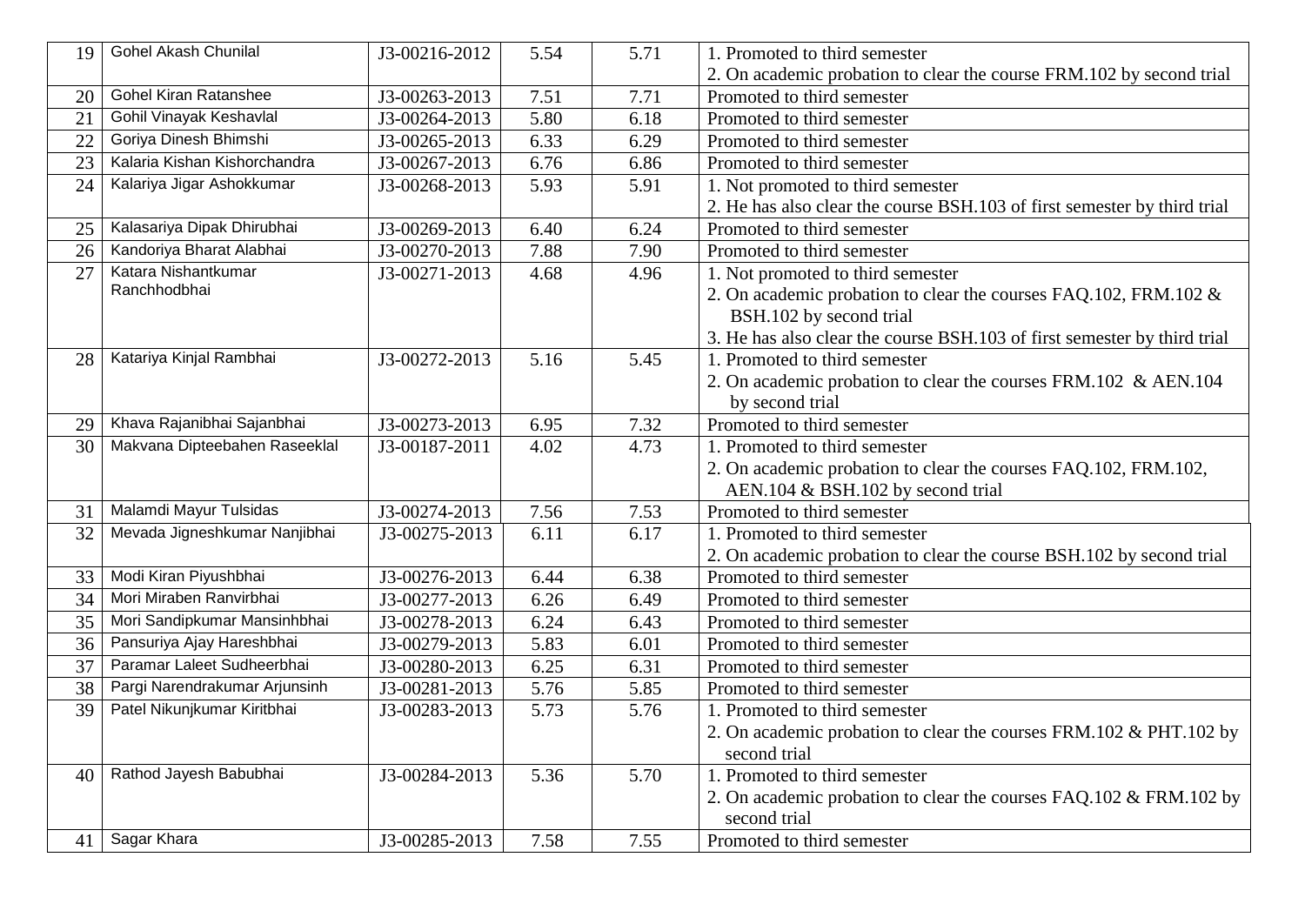| 42 | Savaliya Nayankumar           | J3-00286-2013 | 6.07 | 6.29 | 1. Promoted to third semester                                            |
|----|-------------------------------|---------------|------|------|--------------------------------------------------------------------------|
|    | Bavchandbhai                  |               |      |      | 2. On academic probation to clear the course FAQ.102 by second trial     |
| 43 | Sikotariya Jatin Nanjibhai    | J3-00287-2013 | 5.01 | 5.22 | 1. Not promoted to third semester                                        |
|    |                               |               |      |      | 2. On academic probation to clear the courses FAQ.102 & BSH.102 by       |
|    |                               |               |      |      | second trial                                                             |
|    |                               |               |      |      | 3. He has also clear the course BSH.103 of first semester by third trial |
| 44 | Solanki Gaurav Bhogilal       | J3-00288-2013 | 7.02 | 7.27 | Promoted to third semester                                               |
| 45 | Solanki Ravinaben Dhirubhai   | J3-00289-2013 | 7.84 | 7.95 | Promoted to third semester                                               |
| 46 | Sosa Kanak Jethabhai          | J3-00290-2013 | 7.35 | 7.30 | Promoted to third semester                                               |
| 47 | Tandel Dharmgnaben Harishbhai | J3-00291-2013 | 6.76 | 6.65 | Promoted to third semester                                               |
| 48 | Taral Pravinkumar Vaghabhai   | J3-00292-2013 | 5.73 | 5.82 | 1. Promoted to third semester                                            |
|    |                               |               |      |      | 2. On academic probation to clear the course FRM.102 by second trial     |
| 49 | Toralben Muniya               | J3-00293-2013 | 7.64 | 7.69 | Promoted to third semester                                               |
| 50 | Vadher Dipesh Ramjibhai       | J3-00294-2013 | 6.40 | 6.25 | Promoted to third semester                                               |
| 51 | Vadher Niravkumar Rajseebhai  | J3-00295-2013 | 6.56 | 6.32 | Promoted to third semester                                               |
| 52 | Vala Omdevsinh Jayvantsinh    | J3-00296-2013 | 6.94 | 6.78 | Promoted to third semester                                               |
| 53 | Vala Sanjaykumar Rambhai      | J3-00297-2013 | 6.01 | 6.10 | Promoted to third semester                                               |

The result of **THIRD (NEW SUPPLE)** semester of **B.F.Sc.** degree course examination conducted by the Junagadh Agricultural University in the month of **JUNE-2014** at College of Fisheries Science, JAU, Veraval is declared as under.

| <b>Seat</b> | <b>Name of student</b>      | <b>Registration</b> | G.P.A.   | <b>O.G.P.A.</b> | <b>REMARKS</b>                                                        |
|-------------|-----------------------------|---------------------|----------|-----------------|-----------------------------------------------------------------------|
| No.         |                             | <b>Number</b>       | obtained | obtained        |                                                                       |
|             |                             |                     | (10.00)  | (10.00)         |                                                                       |
|             |                             |                     | basis)   | basis)          |                                                                       |
|             | Anjani Pritiben Naranbhai   | J3-00172-2011       | 5.13     | 5.60            | 1. Not promoted to fifth semester.                                    |
|             |                             |                     |          |                 | 2. Failed to clear the course BSH.203 by IV & final trial.            |
|             |                             |                     |          |                 | 3. Discontinued from University enrolment.                            |
|             |                             |                     |          |                 | 4. She has also clear the courses FAQ.202, FAQ.204, PHT.202 & PHT.204 |
|             |                             |                     |          |                 | of fourth semester by second trial                                    |
|             | Chavda Raviraj Bhupatbhai   | J3-00211-2012       | 5.74     | 6.15            | Promoted to fifth semester                                            |
|             | Erada Prakashbhai Bachubhai | J3-00214-2012       | 5.94     | 6.01            | Promoted to fifth semester                                            |
| 4           | Gohel Vivek Prakashbhai     | J3-00181-2011       | 5.81     | 5.86            | Promoted to fifth semester                                            |
|             | Jungi Dhaval Naran          | J3-00220-2012       | 6.02     | 5.94            | Promoted to fifth semester                                            |
| h           | Khoraba Jayshri Bhagvanji   | J3-00223-2012       | 5.86     | 5.87            | Promoted to fifth semester                                            |
|             | Vanavi Rajesh Jayantilal    | J3-00166-2010       | 5.79     | 5.58            | Promoted to fifth semester                                            |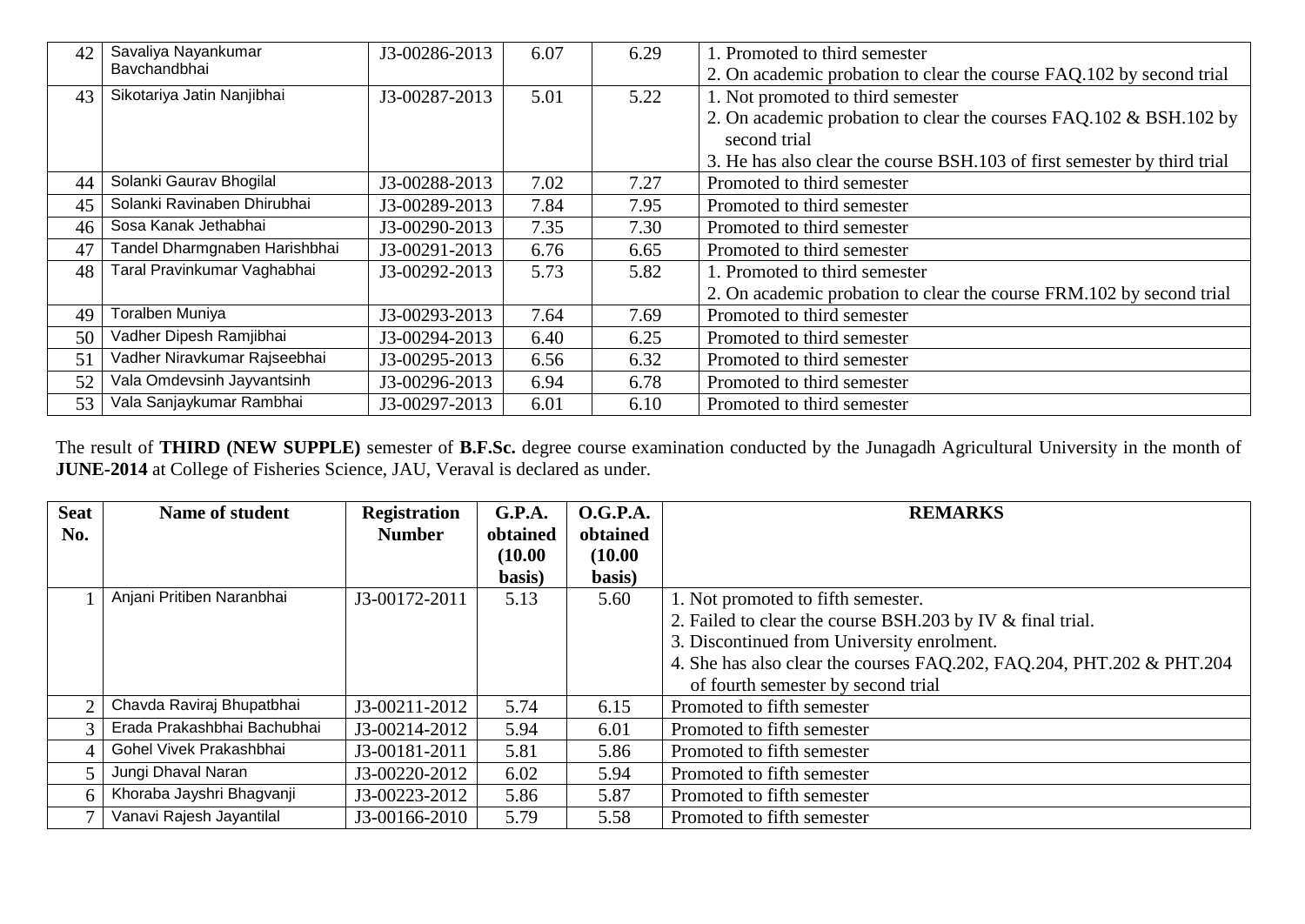The result of **FOURTH (NEW REGU.)** semester of **B.F.Sc.** degree course examination conducted by the Junagadh Agricultural University in the month of **JUNE-2014** at College of Fisheries Science, JAU, Veraval is declared as under.

| <b>Seat</b>    | Name of student                | <b>Registration</b> | <b>G.P.A.</b> | <b>O.G.P.A.</b> | <b>REMARKS</b>                                                               |
|----------------|--------------------------------|---------------------|---------------|-----------------|------------------------------------------------------------------------------|
| No.            |                                | <b>Number</b>       | obtained      | obtained        |                                                                              |
|                |                                |                     | (10.00)       | (10.00)         |                                                                              |
|                |                                |                     | basis)        | basis)          |                                                                              |
| $\mathbf{1}$   | Anjani Pritiben Naranbhai      | J3-00172-2011       | 4.60          | 5.36            | 1. Not promoted to fifth semester.                                           |
|                |                                |                     |               |                 | 2. Failed to clear the course BSH.203 of third semester by IV & final trial. |
|                |                                |                     |               |                 | 3. Discontinued from University enrolment.                                   |
|                |                                |                     |               |                 | 4. She has also clear the courses FAQ.202, FAQ.204, PHT.202 &                |
|                |                                |                     |               |                 | PHT.204 of fourth semester by second trial                                   |
| $\overline{2}$ | Barad Mamataben Mansingbhai    | J3-00205-2012       | 7.26          | 7.34            | Promoted to fifth semester                                                   |
| 3              | Baraiya Bhavyesh Meghjibhai    | J3-00206-2012       | 6.50          | 6.48            | Promoted to fifth semester                                                   |
| $\overline{4}$ | Bharda Sheetal Kanubhai        | J3-00207-2012       | 6.81          | 6.70            | Promoted to fifth semester                                                   |
| 5              | Bhayani Vishalkumar Madhubhai  | J3-00208-2012       | 6.44          | 6.75            | 1. Promoted to fifth semester                                                |
|                |                                |                     |               |                 | 2. On academic probation to clear the course PHT.202 by second trial         |
| 6              | Chamudiya Siddharth Ramjibhai  | J3-00209-2012       | 6.83          | 6.65            | Promoted to fifth semester                                                   |
| $\overline{7}$ | Chauhan Asmita Babubhai        | J3-00210-2012       | 6.45          | 6.51            | Promoted to fifth semester                                                   |
| 8              | Chavda Raviraj Bhupatbhai      | J3-00211-2012       | 6.03          | 6.12            | Promoted to fifth semester                                                   |
| 9              | Chovatiya Milan Manaharbhai    | J3-00212-2012       | 6.58          | 6.49            | Promoted to fifth semester                                                   |
| 10             | Dalki Jayshriben Ramjibhai     | J3-00213-2012       | 6.23          | 6.61            | Promoted to fifth semester                                                   |
| 11             | Erada Prakashbhai Bachubhai    | J3-00214-2012       | 5.91          | 5.99            | Promoted to fifth semester                                                   |
| 12             | Fofandi Roshniben Damjibhai    | J3-00215-2012       | 6.78          | 6.88            | Promoted to fifth semester                                                   |
| 13             | Gohel Vivek Prakashbhai        | J3-00181-2011       | 5.33          | 5.73            | 1. Promoted to fifth semester                                                |
|                |                                |                     |               |                 | 2. On academic probation to clear the course FAQ.202 by second trial         |
| 14             | Gohil Kuldipsinh Ravubha       | J3-00217-2012       | 5.55          | 5.98            | Promoted to fifth semester                                                   |
| 15             | Goswami Megha Dineshgiri       | J3-00218-2012       | 7.61          | 7.63            | Promoted to fifth semester                                                   |
| 16             | Halai Riyaz Rajakbhai          | J3-00219-2012       | 6.30          | 6.47            | Promoted to fifth semester                                                   |
| 17             | Jamod Dhara Pradipbhai         | J3-00184-2011       | 6.76          | 6.40            | Promoted to fifth semester                                                   |
| 18             | Jungi Dhaval Naran             | J3-00220-2012       | 5.50          | 5.84            | 1. Promoted to fifth semester                                                |
|                |                                |                     |               |                 | 2. On academic probation to clear the course FAQ.202 by second trial         |
| 19             | Jungi Harishchandra Dharmshi   | J3-00221-2012       | 5.60          | 5.91            | 1. Promoted to fifth semester                                                |
|                |                                |                     |               |                 | 2. On academic probation to clear the course FAQ.204 by second trial         |
| 20             | Kalkani Manishkumar Bhupatbhai | J3-00222-2012       | 6.80          | 6.90            | Promoted to fifth semester                                                   |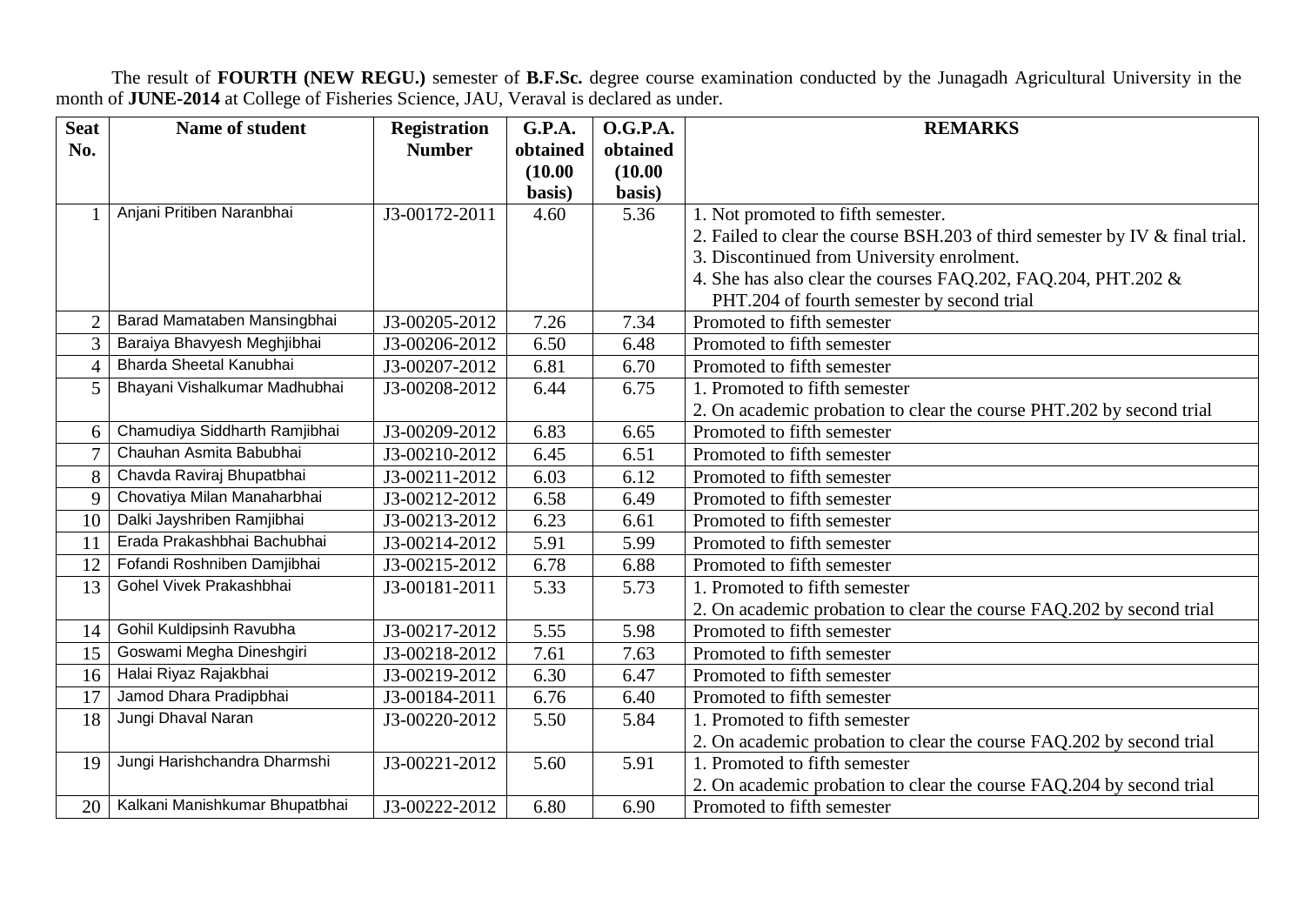| 21 | Khoraba Jayshri Bhagvanji                | J3-00223-2012               | 5.22 | 5.71 | 1. Promoted to fifth semester                                        |
|----|------------------------------------------|-----------------------------|------|------|----------------------------------------------------------------------|
|    |                                          |                             |      |      | 2. On academic probation to clear the courses FAQ.204, PHT.202 &     |
|    |                                          |                             |      |      | BSH.202 by second trial                                              |
| 22 | Kuhada Dharmistha Devjibhai              | J3-00224-2012               | 6.22 | 6.60 | 1. Promoted to fifth semester                                        |
|    |                                          |                             |      |      | 2. On academic probation to clear the course FAQ.204 by second trial |
| 23 | Limbadiya Jatin Rajeshbhai               | J3-00225-2012               | 6.33 | 6.26 | Promoted to fifth semester                                           |
| 24 | Madathil Deepa Dileepkumar               | J3-00226-2012               | 6.70 | 6.81 | Promoted to fifth semester                                           |
| 25 | Mahavadiya Dushyantkumar<br>Rajendrabhai | J3-00227-2012               | 6.27 | 6.30 | Promoted to fifth semester                                           |
| 26 | Naghera Asvin Menasibhai                 | J3-00228-2012               | 6.40 | 6.22 | Promoted to fifth semester                                           |
| 27 | Pandya Drumilkumar Nareshbhai            | J3-00229-2012               | 6.69 | 7.01 | Promoted to fifth semester                                           |
| 28 | Parmar Ashvinkumar Velabhai              | J3-00230-2012               | 6.19 | 6.56 | Promoted to fifth semester                                           |
| 29 | Rathod Hasmukhbhai Dilipbhai             | $\overline{J3}$ -00233-2012 | 6.59 | 6.44 | Promoted to fifth semester                                           |
| 30 | Rathod Vishalbhai Jodhabhai              | J3-00235-2012               | 7.15 | 7.39 | Promoted to fifth semester                                           |
| 31 | Sapra Dharmeshkumar Himmatbhai           | J3-00236-2012               | 6.05 | 6.50 | 1. Promoted to fifth semester                                        |
|    |                                          |                             |      |      | 2. On academic probation to clear the course PHT.204 by second trial |
| 32 | Sikotariya Sanishthakumar Haresh         | J3-00237-2012               | 6.18 | 6.21 | Promoted to fifth semester                                           |
| 33 | Solanki Lalji Chunilal                   | J3-00238-2012               | 6.51 | 6.26 | Promoted to fifth semester                                           |
| 34 | Solanki Rahul Khodabhai                  | J3-00239-2012               | 7.76 | 7.95 | Promoted to fifth semester                                           |
| 35 | Tandel Rutvikkumar Pravinbhai            | J3-00240-2012               | 7.70 | 7.91 | Promoted to fifth semester                                           |
| 36 | Vadhel Kalpeshbhai Govindbhai            | J3-00241-2012               | 6.87 | 6.54 | Promoted to fifth semester                                           |
| 37 | Vagh Bharatkumar Hareshbhai              | J3-00242-2012               | 4.80 | 5.57 | 1. Promoted to fifth semester                                        |
|    |                                          |                             |      |      | 2. On academic probation to clear the courses FAQ.202, FAQ.204 &     |
|    |                                          |                             |      |      | PHT.204 by second trial                                              |
| 38 | Vagh Sarman Naranbhai                    | J3-00243-2012               | 7.89 | 7.89 | Promoted to fifth semester                                           |
| 39 | Vaishya Sunil Dhanjibhai                 | J3-00244-2012               | 6.30 | 6.78 | Promoted to fifth semester                                           |
| 40 | Vanavi Rajesh Jayantilal                 | J3-00166-2010               | 5.14 | 5.48 | 1. Promoted to fifth semester                                        |
|    |                                          |                             |      |      | 2. On academic probation to clear the courses FAQ.202, PHT.202 &     |
|    |                                          |                             |      |      | PHT.204 by second trial                                              |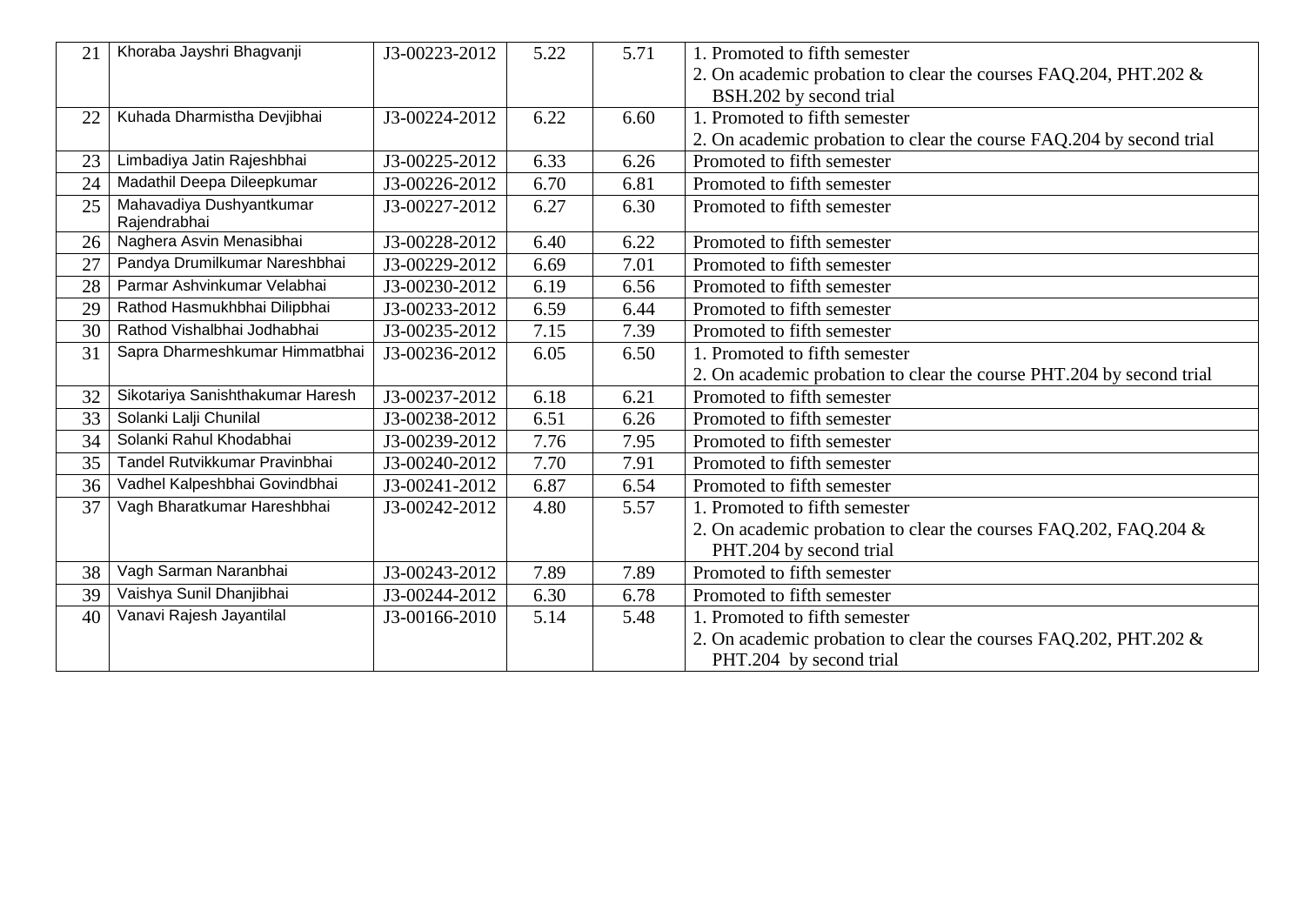The result of **FIFTH (NEW SUPPLE.)** semester of **B.F.Sc.** degree course examination conducted by the Junagadh Agricultural University in the month of **JUNE-2014** at College of Fisheries Science, JAU, Veraval is declared as under.

| <b>Seat</b>    | Name of student                | <b>Registration</b> | <b>G.P.A.</b> | <b>O.G.P.A.</b> | <b>REMARKS</b>                                                                                   |
|----------------|--------------------------------|---------------------|---------------|-----------------|--------------------------------------------------------------------------------------------------|
| No.            |                                | <b>Number</b>       | obtained      | obtained        |                                                                                                  |
|                |                                |                     | (10.00)       | (10.00)         |                                                                                                  |
|                |                                |                     | basis)        | basis)          |                                                                                                  |
| $\mathbf{1}$   | Agravat Kuldipkumar Rajeshbhai | J3-00170-2011       | 5.43          | 6.09            | 1. Not promoted to seventh semester                                                              |
|                |                                |                     |               |                 | 2. On academic probation to clear the course FAQ.301 by third trial                              |
|                |                                |                     |               |                 | 3. He has also clear the course FAQ.302 of sixth semester by second trial                        |
| $\overline{2}$ | Bhadresa Ronak Damodarbhai     | J3-00136-2010       | 5.29          | 5.51            | 1. Not promoted to seventh semester                                                              |
|                |                                |                     |               |                 | 2. On academic probation to clear the courses FAQ.301 & FAQ.305 by<br>third trial                |
|                |                                |                     |               |                 | 3. He has also clear the courses FAQ.302, FAQ.304 & PHT.304 of sixth<br>semester by second trial |
| 3              | Bhardava Rajesh Dhirajlal      | J3-00173-2011       | 5.96          | 5.99            | 1. Promoted to seventh semester                                                                  |
| $\Delta$       | Bhil Bhaveshbhai Bharatbhai    | J3-00174-2011       | 4.62          | 5.55            | 1. Not promoted to seventh semester                                                              |
|                |                                |                     |               |                 | 2. On academic probation to clear the courses FAQ.301 & FAQ.305 by<br>third trial                |
|                |                                |                     |               |                 | 3. He has to clear the courses FAQ.302, FAQ.304 & FRM.302 of sixth<br>semester by second trial   |
| 5              | Chauhan Moin Basirbhai         | J3-00138-2010       | 5.29          | 5.78            | 1. Not promoted to seventh semester                                                              |
|                |                                |                     |               |                 | 2. On academic probation to clear the courses FAQ.301 & FAQ.305 by<br>third trial                |
|                |                                |                     |               |                 | 3. He has also clear the courses FAQ.302 & FRM.302 of sixth semester by                          |
|                |                                |                     |               |                 | second trial                                                                                     |
| 6              | Gohil Ajaysinh Kishorsinh      | J3-00182-2011       | 5.77          | 5.75            | 1. Promoted to seventh semester                                                                  |
| $\tau$         | Gohil Kapilbhai Lalabhai       | J3-00183-2011       | 5.78          | 6.13            | 1. Promoted to seventh semester                                                                  |
| 8              | Karetha Ravikumar Bhikhubhai   | J3-00185-2011       | 5.26          | 5.86            | 1. Not promoted to seventh semester                                                              |
|                |                                |                     |               |                 | 2. On academic probation to clear the course FAQ.301 by third trial                              |
|                |                                |                     |               |                 | 3. He has also clear the courses FAQ.302, FAQ.304 & PHT.304 of sixth                             |
|                |                                |                     |               |                 | semester by second trial                                                                         |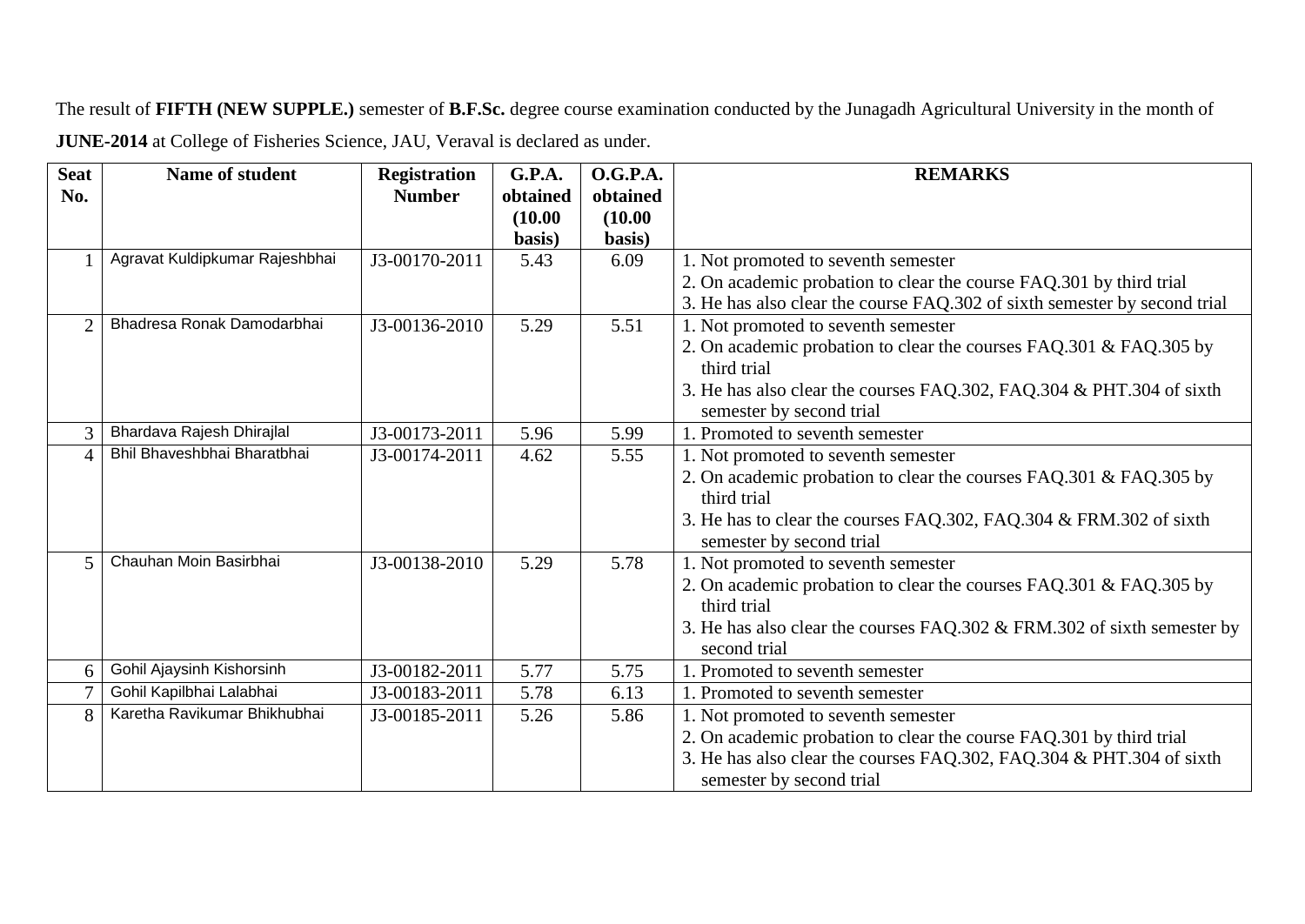|               | Parmar Sudhir Keshubhai | J3-00191-2011 | 4.92 | 5.59 | 1. Not promoted to seventh semester                                     |
|---------------|-------------------------|---------------|------|------|-------------------------------------------------------------------------|
|               |                         |               |      |      | 2. On academic probation to clear the courses FAQ.301 & FAQ.305 by      |
|               |                         |               |      |      | third trial                                                             |
|               |                         |               |      |      | 3. He has to clear the courses FAQ.302, FAQ.304, FRM.302 & PHT.304 of   |
|               |                         |               |      |      | sixth semester by second trial                                          |
| 10            | Patal Ashwin Ugabhai    | J3-00193-2011 | 5.55 | 5.98 | 1. Promoted to seventh semester                                         |
| <sup>11</sup> |                         | J3-00128-2009 | 4.86 | 5.50 | 1. Not promoted to seventh semester                                     |
|               |                         |               |      |      | 2. On academic probation to clear the course FAQ.301 & FAQ.305 by third |
|               |                         |               |      |      | trial                                                                   |
|               | Shrimali Lomeshkumar    |               |      |      | 3. He has also clear the courses FAQ.302 & FAQ.304 of sixth semester by |
|               | Pravinkumar             |               |      |      | second trial                                                            |
| 12            | Solanki Piyush Jiva     | J3-00199-2011 | 6.11 | 6.01 | 1. Promoted to seventh semester                                         |

The result of **SIXTH (NEW REGU.)** semester of **B.F.Sc.** degree course examination conducted by the Junagadh Agricultural University in the month of **JUNE-2014** at College of Fisheries Science, JAU, Veraval is declared as under.

| <b>Seat</b>                 | Name of student                | <b>Registration</b> | G.P.A.   | <b>O.G.P.A.</b> | <b>REMARKS</b>                                                           |
|-----------------------------|--------------------------------|---------------------|----------|-----------------|--------------------------------------------------------------------------|
| No.                         |                                | <b>Number</b>       | obtaine  | obtained        |                                                                          |
|                             |                                |                     | d(10.00) | (10.00)         |                                                                          |
|                             |                                |                     | basis)   | basis)          |                                                                          |
|                             | Agravat Kuldipkumar Rajeshbhai | J3-00170-2011       | 5.56     | 6.00            | 1. Not promoted to seventh semester                                      |
|                             |                                |                     |          |                 | 2. He has to clear the course FAQ.302 by third trial                     |
|                             |                                |                     |          |                 | 3. He has also clear the course FAQ.301 of fifth semester by third trial |
| $\mathcal{D}_{\mathcal{A}}$ | Anjali Pushp                   | J3-00171-2011       | 8.70     | 8.78            | Promoted to seventh semester                                             |
| 3                           | Bhadresa Ronak Damodarbhai     | J3-00136-2010       | 4.65     | 5.37            | 1. Not promoted to seventh semester                                      |
|                             |                                |                     |          |                 | 2. On academic probation to clear the courses FAQ.302, FAQ.304 &         |
|                             |                                |                     |          |                 | PHT.304 by second trial                                                  |
|                             |                                |                     |          |                 | 3. He has also clear the courses FAQ.301 & FAQ.305 of fifth semester by  |
|                             |                                |                     |          |                 | third trial                                                              |
| $\Delta$                    | Bhardava Rajesh Dhirajlal      | J3-00173-2011       | 6.06     | 6.00            | 1. Promoted to seventh semester                                          |
|                             |                                |                     |          |                 | 2. On academic probation to clear the course FAQ.302 by second trial     |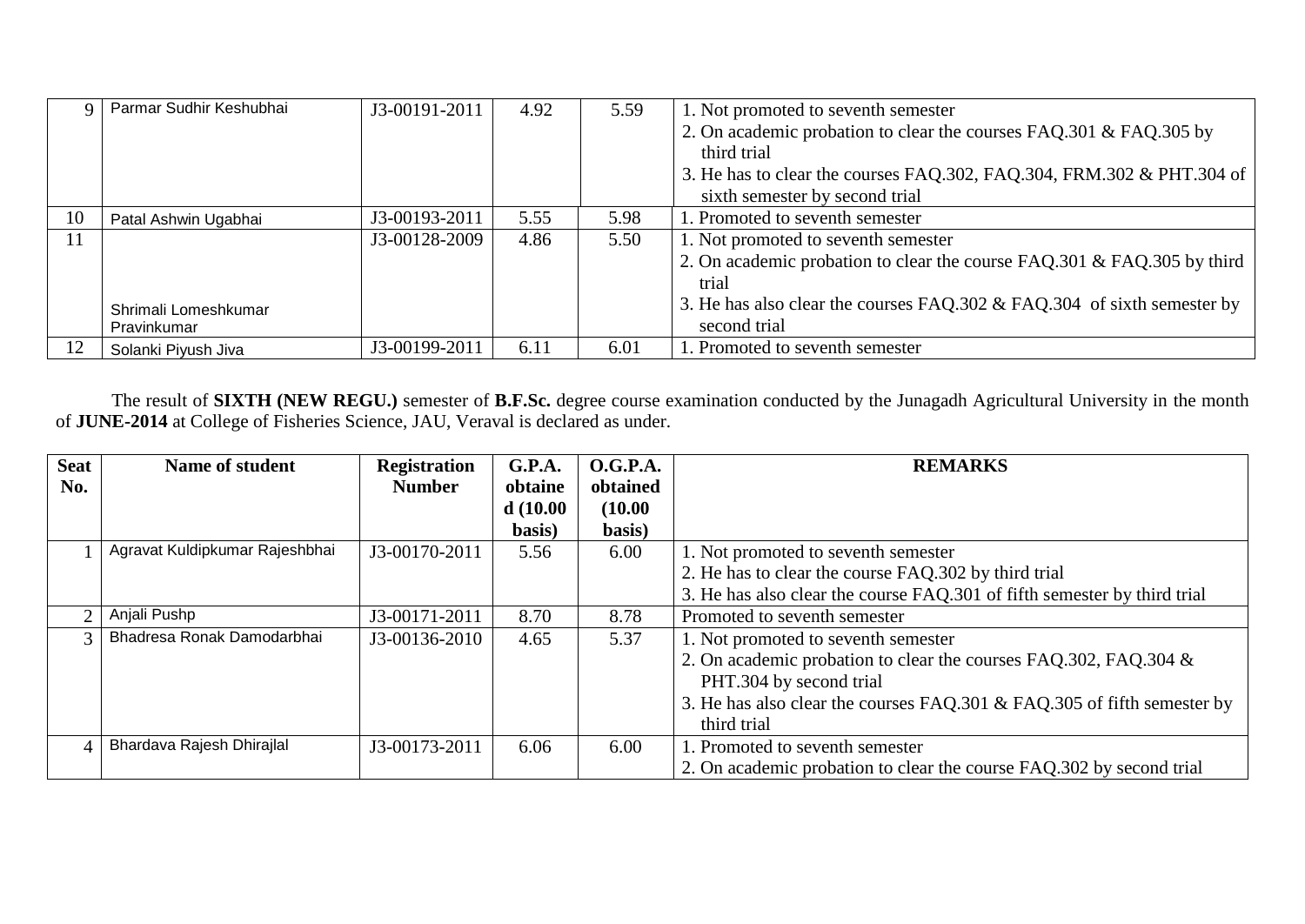| 5      | Bhil Bhaveshbhai Bharatbhai           | J3-00174-2011 | 4.51 | 5.38 | 1. Not promoted to seventh semester                                                    |
|--------|---------------------------------------|---------------|------|------|----------------------------------------------------------------------------------------|
|        |                                       |               |      |      | 2. On academic probation to clear the courses FAQ.302, FAQ.304 &                       |
|        |                                       |               |      |      | FRM.302 by second trial                                                                |
|        |                                       |               |      |      | 3. He has also clear the courses FAQ.301 & FAQ.305 of fifth semester by                |
|        |                                       |               |      |      | third trial                                                                            |
| 6      | Chauhan Moin Basirbhai                | J3-00138-2010 | 5.02 | 5.66 | 1. Not promoted to seventh semester                                                    |
|        |                                       |               |      |      | 2. On academic probation to clear the courses FAQ.302 & FRM.302 by<br>second trial     |
|        |                                       |               |      |      | 3. He has also clear the courses FAQ.301 & FAQ.305 of fifth semester by                |
|        |                                       |               |      |      | third trial                                                                            |
| $\tau$ | Chauhan Yashodhankumar<br>Hareshkumar | J3-00175-2011 | 7.77 | 7.75 | Promoted to seventh semester                                                           |
| 8      | Divya Mol K.K                         | J3-00179-2011 | 8.64 | 8.59 | Promoted to seventh semester                                                           |
| 9      | Fofandi Kalpesh Lakhambhai            | J3-00180-2011 | 6.10 | 6.33 | Promoted to seventh semester                                                           |
| 10     | Gohil Ajaysinh Kishorsinh             | J3-00182-2011 | 5.35 | 5.68 | Promoted to seventh semester                                                           |
| 11     | Gohil Kapilbhai Lalabhai              | J3-00183-2011 | 5.70 | 6.06 | Promoted to seventh semester                                                           |
| 12     | Karetha Ravikumar Bhikhubhai          | J3-00185-2011 | 4.77 | 5.68 | 1. Not promoted to seventh semester                                                    |
|        |                                       |               |      |      | 2. On academic probation to clear the courses FAQ.302, FAQ.304 &                       |
|        |                                       |               |      |      | PHT.304 by second trial                                                                |
|        |                                       |               |      |      | 3. He has also clear the course FAQ.301 of fifth semester by third trial               |
| 13     | Khaniya Anil Rameshbhai               | J3-00186-2011 | 6.00 | 6.11 | Promoted to seventh semester                                                           |
| 14     | Muchhal Haresh Dayabhai               | J3-00151-2010 | 5.64 | 5.91 | Promoted to seventh semester                                                           |
| 15     | Muchhaliya Kuldipkumar<br>Jesukhbhai  | J3-00189-2011 | 6.30 | 6.75 | Promoted to seventh semester                                                           |
| 16     | Parmar Sudhir Keshubhai               | J3-00191-2011 | 4.48 | 5.41 | 1. Not promoted to seventh semester                                                    |
|        |                                       |               |      |      | 2. On academic probation to clear the courses FAQ.302, FAQ.304,                        |
|        |                                       |               |      |      | FRM.302 & PHT.304 by second trial                                                      |
|        |                                       |               |      |      | 3. He has also clear the courses FAQ.301 & FAQ.305 of fifth semester by<br>third trial |
| 17     | Patadiya Dhaval Sureshbhai            | J3-00192-2011 | 7.02 | 7.01 | Promoted to seventh semester                                                           |
| 18     | Patal Ashwin Ugabhai                  | J3-00193-2011 | 5.32 | 5.87 | 1. Promoted to seventh semester                                                        |
|        |                                       |               |      |      | 2. On academic probation to clear the course FAQ.304 by second trial                   |
| 19     | Pathan Juned Javed                    | J3-00195-2011 | 7.09 | 7.09 | Promoted to seventh semester                                                           |
| 20     | Rathod Gopalkumar Devsibhai           | J3-00196-2011 | 7.18 | 6.96 | Promoted to seventh semester                                                           |
| 21     | Raval Jay Atulkumar                   | J3-00197-2011 | 6.29 | 6.13 | Promoted to seventh semester                                                           |